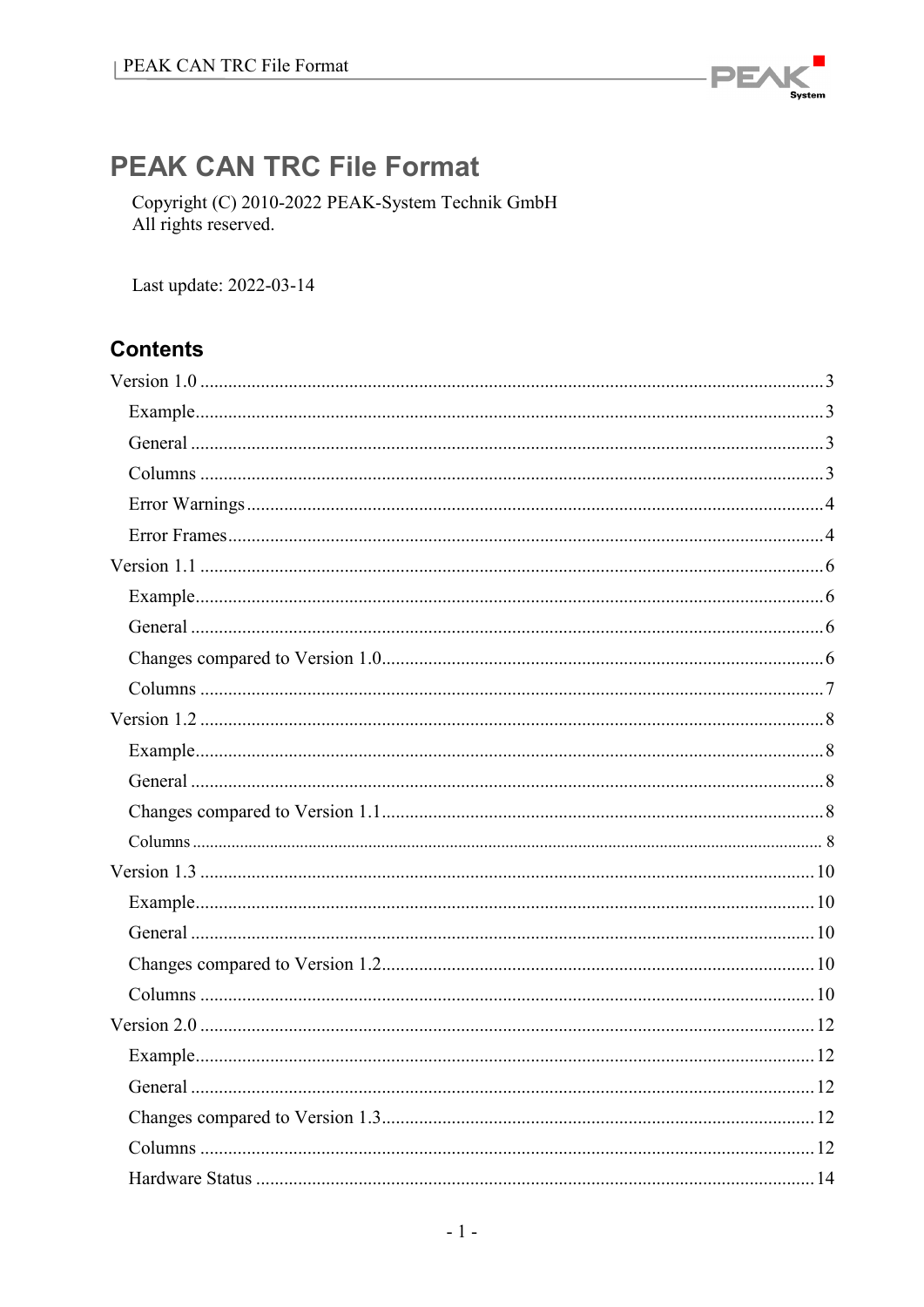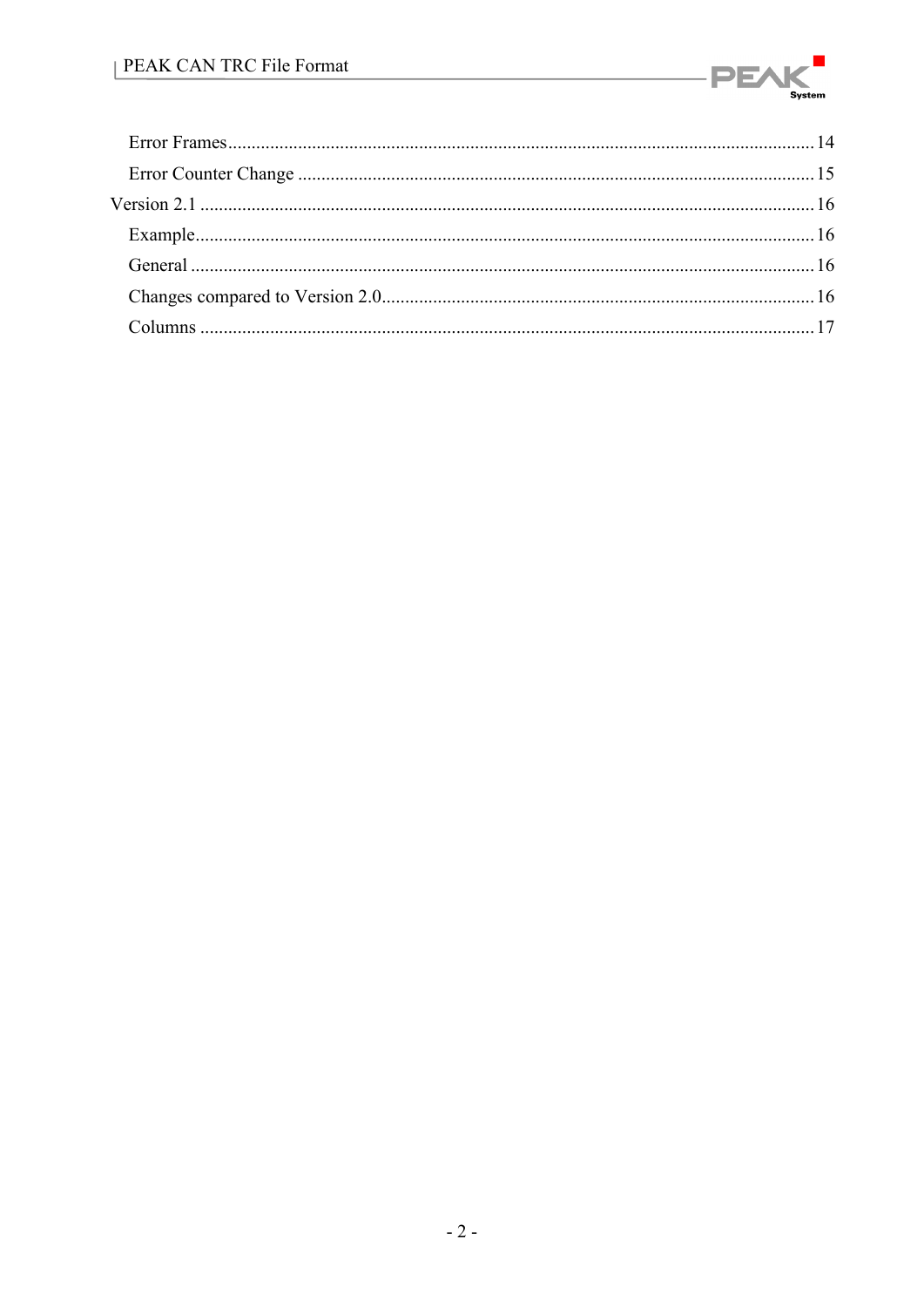

<span id="page-2-0"></span>Used by: PCAN-Explorer 3.0, PCAN-Trace 1.0.

# <span id="page-2-1"></span>**Example**

```
;##########################################################################
   ; C:\TraceFile.trc
;
; CAN activities recorded by PCAN Explorer
; Start time: 11.09.2002 16:00:20.682
; PCAN-Net: PCI1
;
; Columns description:
; ~~~~~~~~~~~~~~~~~~~~~~
; +-current number in actual sample
; | +time offset of message (ms)
; | | +ID of message (hex)
; | | | | +data length code<br>; | | | | +data bytes (
; | | | | +data bytes (hex) ...
; | | | | |
;----+- ---+--- ----+--- + -+ -- -- ...
 1) 1841 0001 8 00 00 00 00 00 00 00 00 
 2) 1842 0008 4 ERROR 00 19 08 08
 3) 1843 FFFFFFFF 4 00 00 00 04 -- -- -- -- BUSLIGHT
     4) 1844 0100 3 RTR
```
# <span id="page-2-2"></span>**General**

Comment lines prefixed with a semicolon will be ignored while loading Trace file.

Columns are separated with blanks.

One message/warning/error per line.

Lines are terminated with CR/LF.

<span id="page-2-3"></span>Supported protocols: CAN.

- 1) Index of recorded message.
- 2) Time offset since start of the trace, in milliseconds.
- 3) CAN-ID (Hex):
	- 4 digits for 11-bit CAN-IDs (0000-07FF).
	- 8 digits for 29-bit CAN-IDs (00000000-1FFFFFFF).
	- Special case: 'FFFFFFFF' for Error Warnings. See **[Error Warnings](#page-3-0)** on page 4.
- 4) Data Length Code (0-8).
- 5) Data Bytes (0-8):
	- For Data Frames: Data bytes in hexadecimal notation.
	- For Remote Requests: 'RTR'.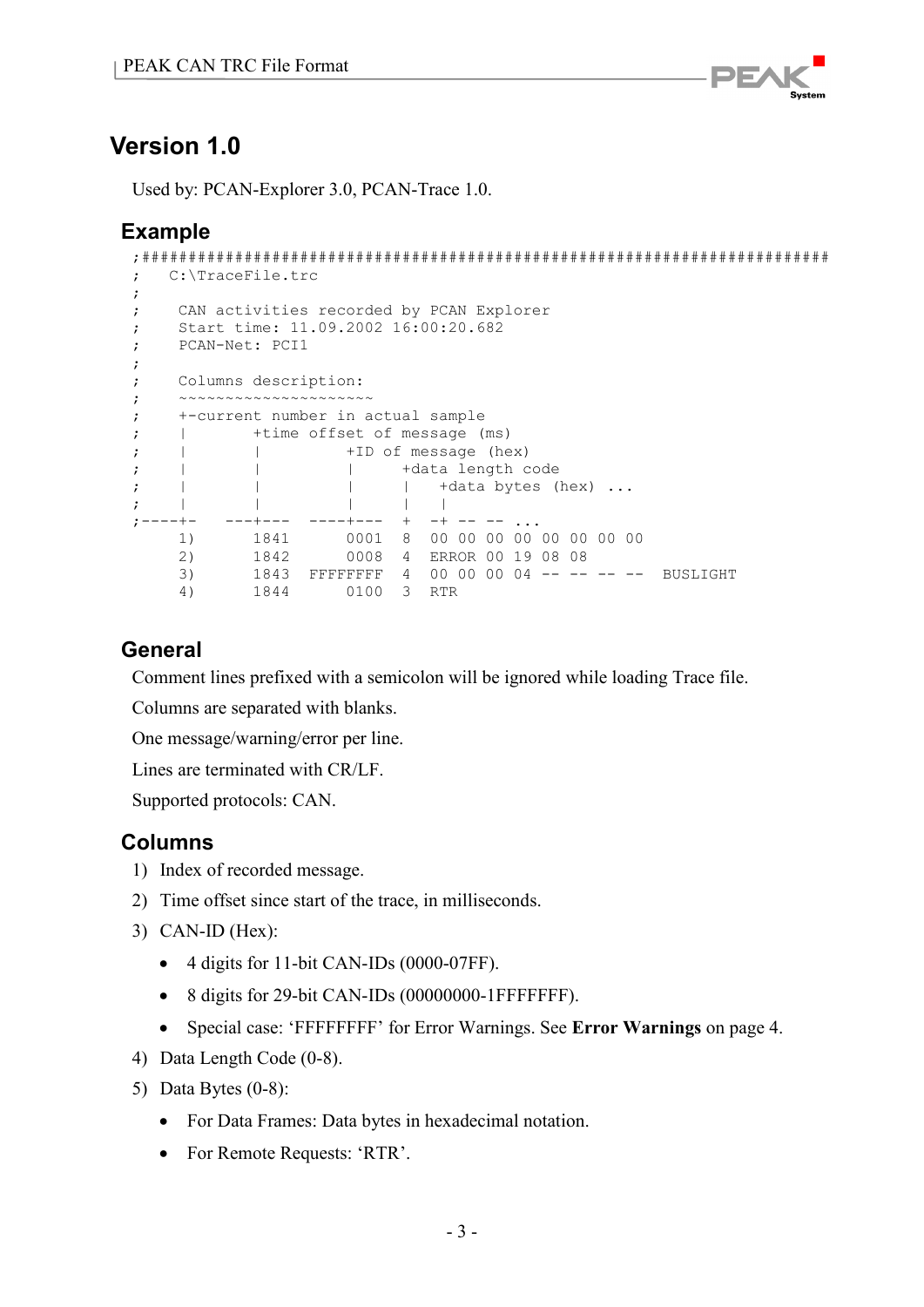

- For Error Warnings: 2-byte or 4-byte Error Warning Code in Motorola format. Unused bytes filled with '--'. Optional: Short names of the Error Warning flags at the end of the line, ignored while loading Trace file. See **[Error Warnings](#page-3-0)**.
- For Error Frames: 'ERROR' followed by 4 data bytes of Error Frame message. See **[Error Frames](#page-3-1)**.

# <span id="page-3-0"></span>**Error Warnings**

Error Warnings consist of a bit combination of error flags. The 32-bit Error Warning code is contained in the first 4 data bytes in Motorola format (most significant byte first).

**Code Short Name Description**  $0x00000002$  OVERRUN The CAN controller receives so many messages that not all of the triggered hardware interrupts can be processed CAN controller was read too late.  $0x00000004$  BUSLIGHT Bus error: an error counter reached the 'light' limit (more than 0 error points).  $0x00000008$  BUSHEAVY Bus error: an error counter reached the 'heavy' limit (at least 96 error points).  $0x0000010$  BUSOFF Bus error: the CAN controller is in Bus-off state because a serious and continuous error exists on the bus (255 error points have been exceeded).

The following table lists the Error Warning flags that can be recorded in a Trace file:

# <span id="page-3-1"></span>**Error Frames**

All relevant information of Error Frames is contained in the CAN ID and 4 data bytes.

#### **ID: Type of Error Frame**

- $1 =$ Rit Error
- $2 =$ Form Error
- $4 =$ Stuff Error
- $8 =$  Other Error

#### **Data Byte 0: Direction**

- $0 =$  Error occurred while sending
- $1 =$  Error occurred while receiving.

#### **Data Byte 1: Current Position in Bit Stream**

 $2 = ID.28$  to  $ID.21$  $3 =$ Start of frame  $4 =$ Bit SRTR  $5 = BITIDE$  $6 = 1D.20$  to  $1D.18$  $7 = ID.17$  to  $ID.13$  $8 =$  CRC Sequence  $9$  = Reserved Bit 0  $10 = Data field$ 11 = Data Length Code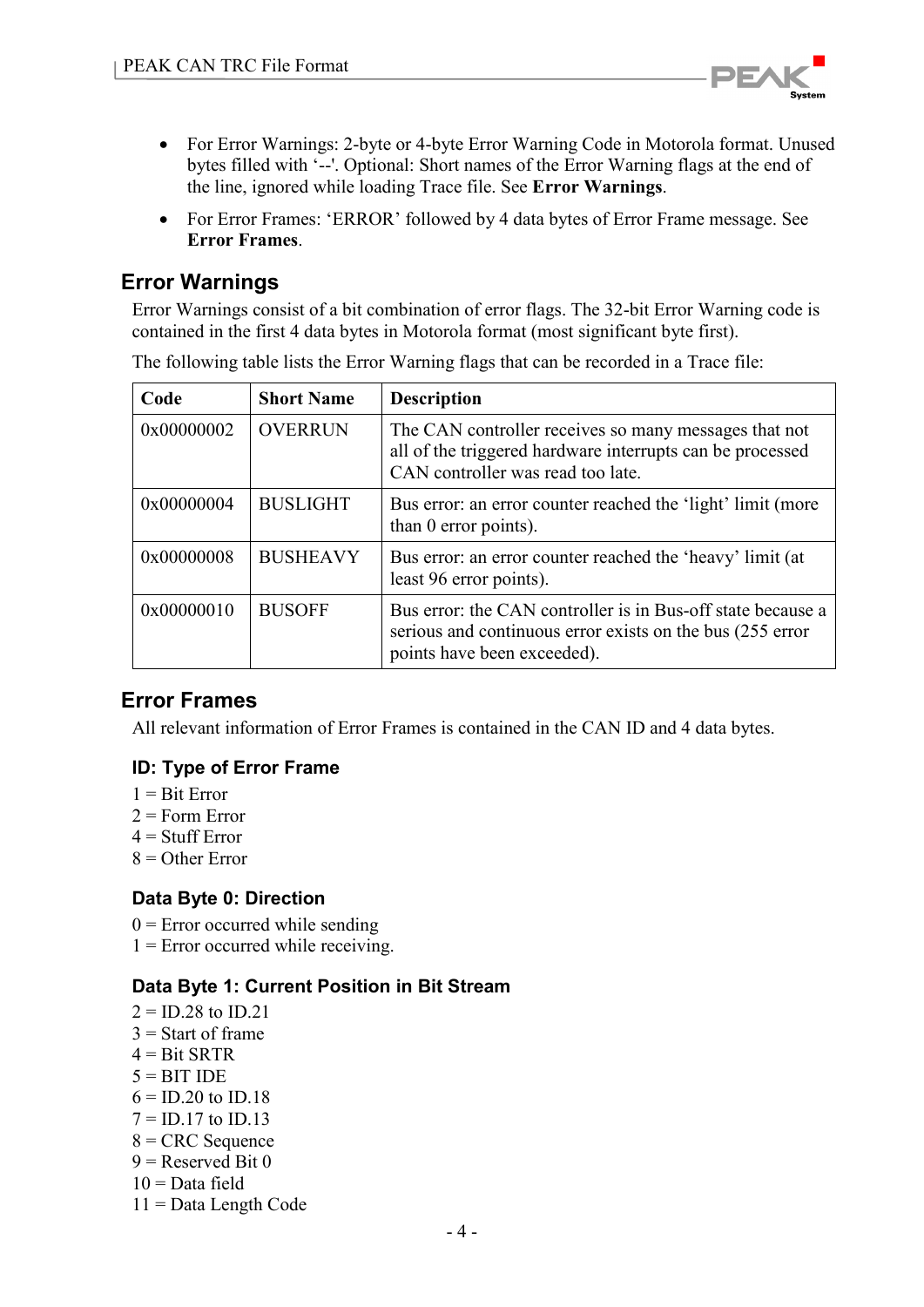

- $12 = \text{Bit} \text{ RTR}$
- $13$  = Reserved Bit 1
- $14 =$  ID.4 to ID.0
- $15 = ID.12$  to  $ID.5$
- $17$  = Active Error Flag
- $18$  = Intermission
- $19$  = Tolerate dominant Bits
- 23 = Error Delimiter
- 24 = CRC Delimiter
- 25 = Acknowledge Slot
- $26$  = End of Frame
- 27 = Acknowledge Limiter
- $28 =$  Overload Flag.

### **Data Byte 2: RX Error Counter**

Current Value of the Receive Error counter.

### **Data Byte 3: TX Error Counter**

Current Value of the Transmit Error counter.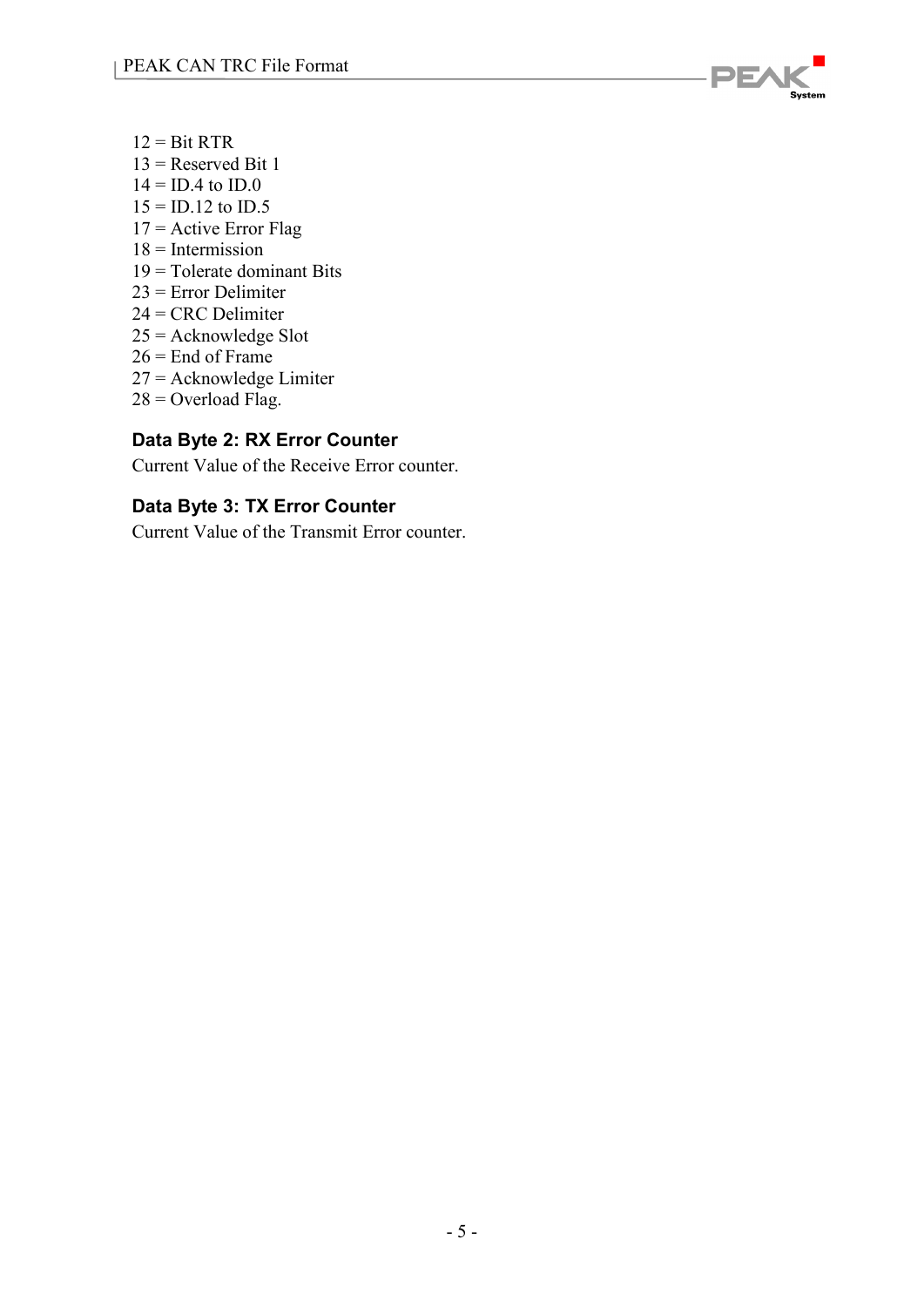

<span id="page-5-0"></span>Used by: PCAN-Explorer 3.0.2, PCAN-Explorer 4, PCAN-Trace 1.5, PCAN-View 3.

# <span id="page-5-1"></span>**Example**

```
;$FILEVERSION=1.1
;$STARTTIME=37704.5364870833
;
; C:\TraceFile.trc
;
; Start time: 24.03.2003 12:52:32.484
; PCAN-Net: TestNet
;
; Columns description:
; ~~~~~~~~~~~~~~~~~~~~~~
; +-Message Number
; | +Time Offset (ms)
; | | +Type<br>; | | |
; | | | +ID (hex)
; | | | | +Data Length Code<br>; | | | | | +Data Bytes (
; | | | | | +Data Bytes (hex) ...
; | | | | | |
;---+-- ----+---- --+-- ----+--- + -+ -- -- -- -- -- -- --
 1) 1059.9 Rx 0300 7 00 00 00 00 04 00 00 
 2) 1283.2 Rx 0300 7 00 00 00 00 04 00 00 
 3) 1298.9 Tx 0400 2 00 00 
 4) 1323.0 Rx 0300 7 00 00 00 00 06 00 00
 5) 1346.8 Warng FFFFFFFF 4 00 00 00 04 BUSLIGHT
 6) 1349.2 Error 0008 4 00 19 08 08
 7) 1352.7 Rx 0100 3 RTR
```
# <span id="page-5-2"></span>**General**

Comment lines prefixed with a semicolon will be ignored while loading Trace file, except \$ keywords.

Columns are separated with blanks.

One message/warning/error per line.

Lines are terminated with CR/LF.

Supported protocols: CAN.

# <span id="page-5-3"></span>**Changes compared to Version 1.0**

1) \$FILEVERSION keyword to store the version of the file format:

Format: *Major*.*Minor*

Value: 1.1

2) \$STARTTIME keyword to store the absolute start time of the trace file:

Format: Floating point, decimal separator is a point.

Value: Integral part = Number of days that have passed since 30. December 1899.

Fractional Part = Fraction of a 24-hour day that has elapsed, resolution is 1 millisecond.

3) 'Type' column.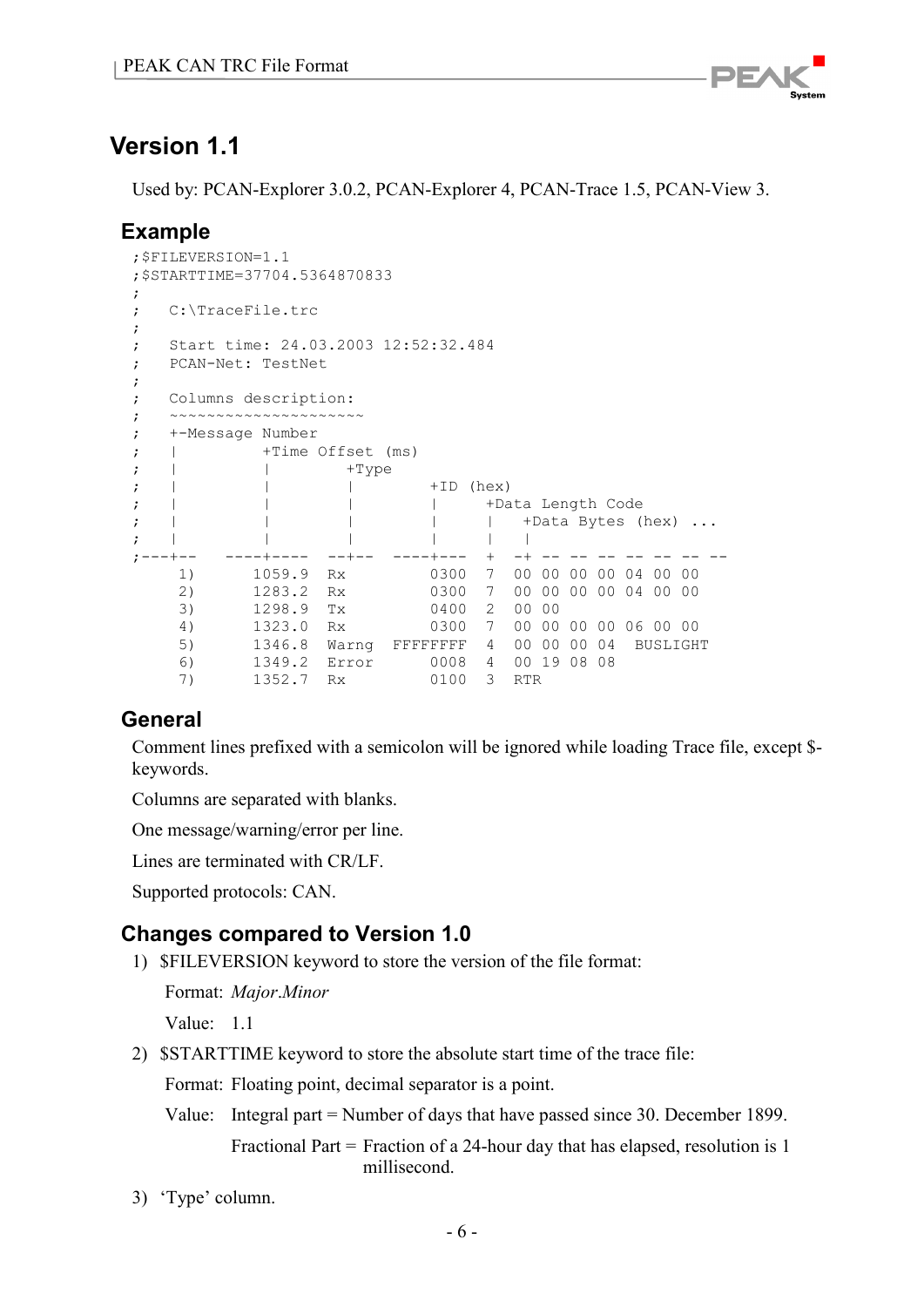

<span id="page-6-0"></span>4) Error Frame data bytes are no longer preceded by the string 'ERROR'.

- 1) Index of recorded message.
- 2) Time offset since start of the trace. Resolution: 1/10 milliseconds. Milliseconds before the decimal separator, 1/10 milliseconds (1 digit) after the decimal separator.
- 3) Type of message:

| <b>Type</b> | <b>Description</b>                                             |
|-------------|----------------------------------------------------------------|
| Rx          | Message was received.                                          |
| Tx          | Message was transmitted.                                       |
| Warng       | Error Warning. See Error Warnings under Version 1.0 on page 4. |
| Error       | Error Frame. See Error Frames under Version 1.0 on page 4.     |

- 4) CAN-ID (Hex):
	- 4 digits for 11-bit CAN-IDs (0000-07FF).
	- 8 digits for 29-bit CAN-IDs (00000000-1FFFFFFFF).
	- Special case: 'FFFFFFFF' for Error Warnings.
- 5) Data Length Code (0-8).
- 6) Data Bytes (0-8):
	- For Data Frames: Data bytes in hexadecimal notation.
	- For Remote Requests: 'RTR'.
	- For Error Warnings: 4-byte Error Warning code in Motorola format. Optional: Short names of the Error Warning flags at the end of the line, ignored while loading Trace file.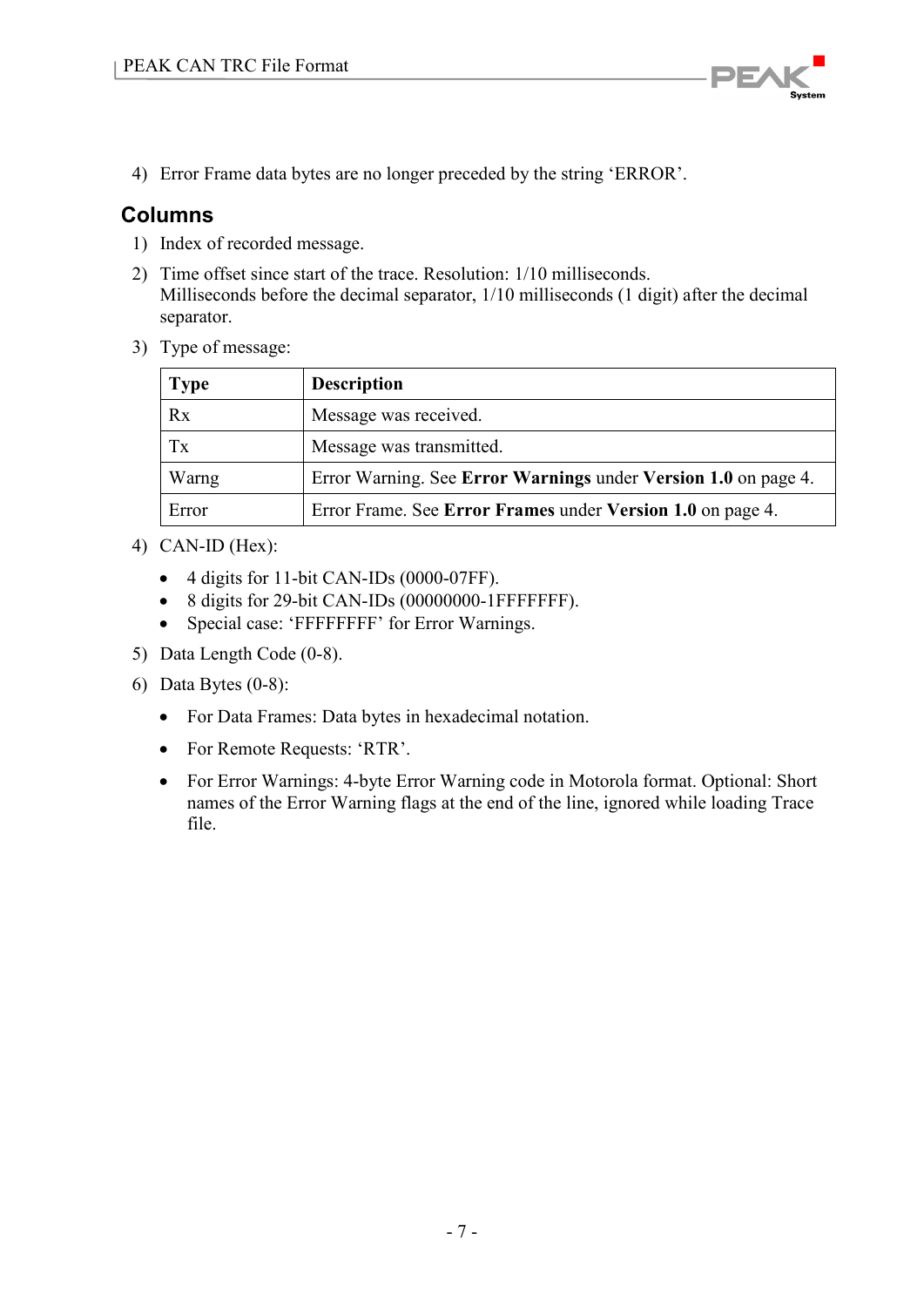

<span id="page-7-0"></span>Used by: PCAN-Explorer 5.0 Beta 1.

# <span id="page-7-1"></span>**Example**

```
;$FILEVERSION=1.2
;$STARTTIME=39878.6772258947;
; C:\TraceFile.trc
;
; Start time: 06.03.2009 16:15:12.317.3
; Connection: TestNet
;
; Columns description:
; ~~~~~~~~~~~~~~~~~~~~~
; +-Message Number
; |\hspace{.1cm}+Time Offset (ms)
; | | +Bus
; | | | +Type
; | | | | +ID (hex)
; | | | | | +Data Length Code
; | | | | | | +Data Bytes (hex) ...
; | | | | | | |
;---+-- ----+------ + --+-- ----+--- + -+ -- -- -- -- -- -- --
    1) 1059.900 1 Rx 0300 7 00 00 00 00 04 00 00 
 2) 1283.231 1 Rx 0300 7 00 00 00 00 04 00 00 
 3) 1298.945 1 Tx 0400 2 00 00 
 4) 1323.201 1 Rx 0300 7 00 00 00 00 06 00 00 
 5) 1346.834 1 Warng FFFFFFFF 4 00 00 00 04 BUSLIGHT
 6) 1349.222 1 Error 0008 4 00 19 08 08
 7) 1352.743 1 Rx 0100 3 RTR
```
# <span id="page-7-2"></span>**General**

Comment lines prefixed with a semicolon will be ignored while loading Trace file, except \$ keywords.

Columns are separated with blanks.

One message/warning/error per line.

Lines are terminated with CR/LF.

Supported protocols: CAN.

# <span id="page-7-3"></span>**Changes compared to Version 1.1**

- 1) Time offset has resolution 1 microsecond.
- <span id="page-7-4"></span>2) 'Bus' column.

- 1) Index of recorded message.
- 2) Time offset since start of the trace. Resolution: 1 microsecond. Milliseconds before the decimal separator, microseconds (3 digits) after the decimal separator.
- 3) Bus (1-16).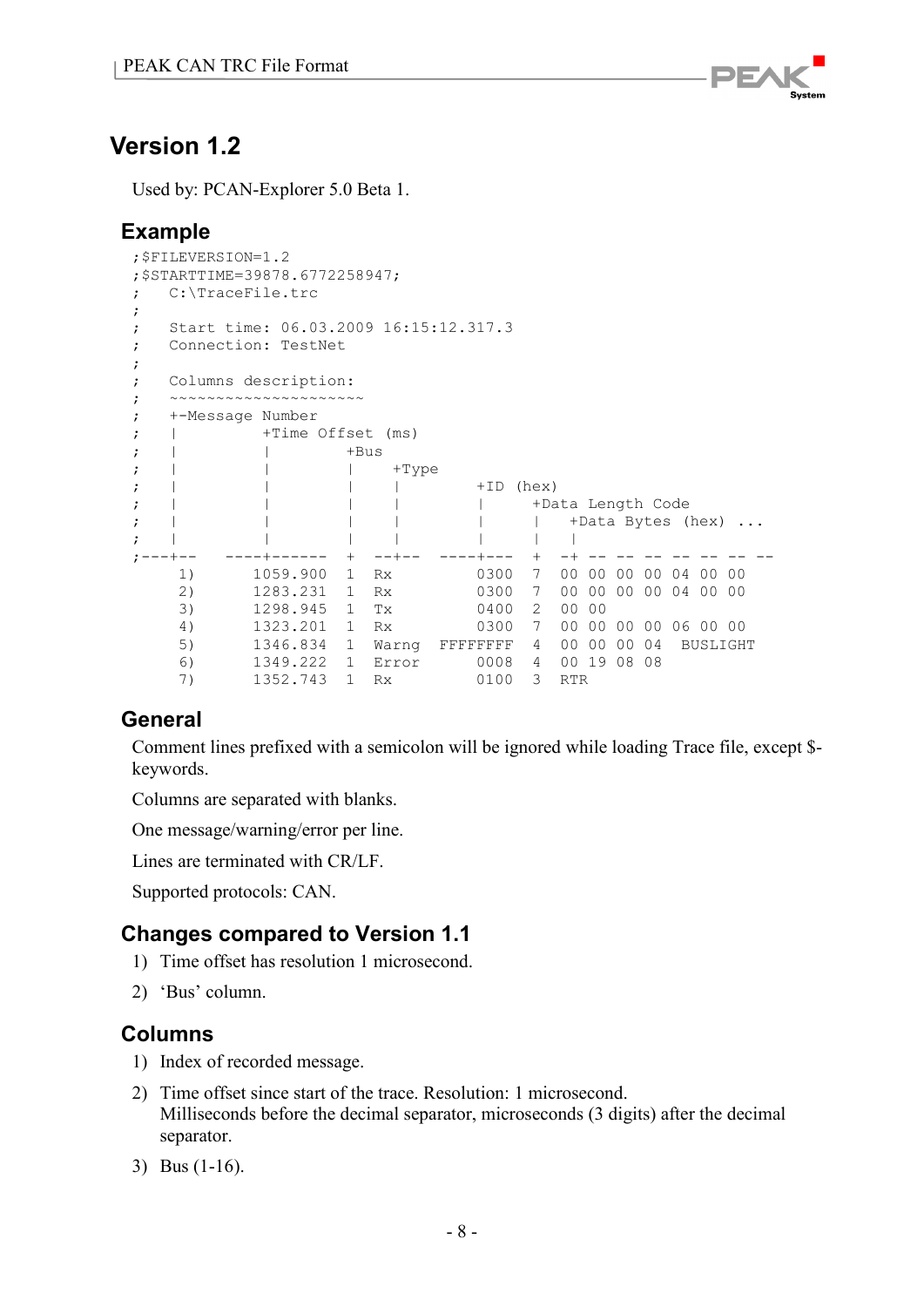

4) Type of message:

| <b>Type</b> | <b>Description</b>                                            |
|-------------|---------------------------------------------------------------|
| Rx          | Message was received.                                         |
| Tx          | Message was transmitted.                                      |
| Warng       | Error Warning. See Error Warnings under Version 1.0 on page 4 |
| Error       | Error Frame. See Error Frames under Version 1.0 on page 4.    |

#### 5) CAN-ID (Hex):

4 digits for 11-bit CAN-IDs (0000-07FF). 8 digits for 29-bit CAN-IDs (00000000-1FFFFFFF). Special case: 'FFFFFFFF' for Error Warnings.

- 6) Data Length Code (0-8).
- 7) Data Bytes (0-8):
	- For Data Frames: Data bytes in hexadecimal notation.
	- For Remote Requests: 'RTR'.
	- For Error Warnings: 4-byte Error Warning code in Motorola format. Optional: Short Names of the Error Warning flags at the end of the line, ignored while loading Trace file.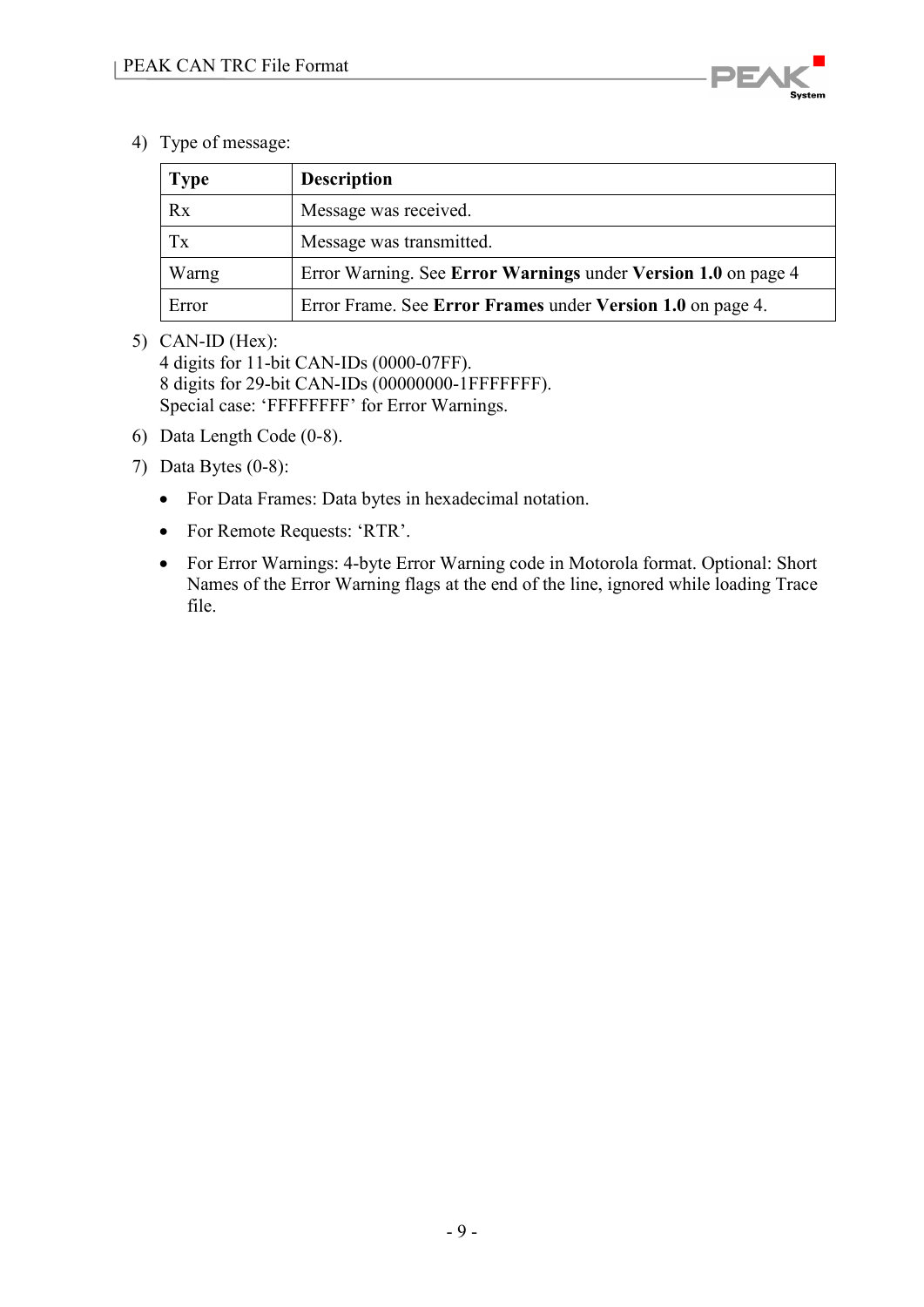

<span id="page-9-0"></span>Used by: PCAN-Explorer 5.

## <span id="page-9-1"></span>**Example**

|                          | ; \$FILEVERSION=1.3<br>; \$STARTTIME=40023.5245451516<br>C:\TraceFile.trc |                                                                                                                      |            |      |                             |          |  |                                                                                   |            |                  |  |          |                                    |  |
|--------------------------|---------------------------------------------------------------------------|----------------------------------------------------------------------------------------------------------------------|------------|------|-----------------------------|----------|--|-----------------------------------------------------------------------------------|------------|------------------|--|----------|------------------------------------|--|
| ÷                        |                                                                           | Start time: 29.07.2009 12:35:20.701.0                                                                                |            |      |                             |          |  |                                                                                   |            |                  |  |          |                                    |  |
| $\ddot{ }$               | Bus                                                                       | Name<br>1 Connection1 TestNet@pcan usb<br>2 Connection2 USB-Internal@pcan usb CAN 1 MBit/s<br>3 J1939-1<br>4 J1939-2 |            |      | Connection<br>USB1@pcan usb |          |  | Protocol                                                                          |            |                  |  | Bit rate | CAN 500 kBit/s<br>J1939 250 kBit/s |  |
| $\ddot{ }$<br>$\ddot{ }$ |                                                                           | Message Number<br>Time Offset (ms)                                                                                   | <b>Bus</b> |      |                             |          |  |                                                                                   |            |                  |  |          |                                    |  |
| $\ddot{ }$               |                                                                           |                                                                                                                      |            | Type |                             | ID (hex) |  |                                                                                   |            |                  |  |          |                                    |  |
|                          |                                                                           |                                                                                                                      |            |      |                             |          |  | Reserved<br>Data Length Code                                                      |            | Data Bytes (hex) |  |          |                                    |  |
|                          |                                                                           |                                                                                                                      |            |      |                             |          |  |                                                                                   |            |                  |  |          |                                    |  |
|                          | 1)<br>2)<br>3)                                                            | 1059.900 1 Rx<br>1283.231 1 Rx<br>1298.945 1 Tx                                                                      |            |      |                             |          |  | 0300 - 7 00 00 00 00 04 00 00<br>0300 - 7 00 00 00 00 04 00 00<br>$0400 - 2 0000$ |            |                  |  |          |                                    |  |
|                          | 4)<br>5)<br>6)<br>7)                                                      | 1323.201 1 Rx<br>1346.834 1 Warng FFFFFFFF - 4 00 00 00 04 BUSLIGHT<br>1352.743 1 Rx                                 |            |      |                             |          |  | 0300 - 7 00 00 00 00 06 00 00<br>$0100 - 3$                                       | <b>RTR</b> |                  |  |          |                                    |  |

# <span id="page-9-2"></span>**General**

Comment lines prefixed with a semicolon will be ignored while loading Trace file, except \$ keywords.

Columns are separated with blanks.

One message/warning/error per line.

Lines are terminated with CR/LF.

Supported protocols: CAN, J1939.

## <span id="page-9-3"></span>**Changes compared to Version 1.2**

- 1) 'Reserved' column.
- 2) J1939 support.
- <span id="page-9-4"></span>3) Header section contains a table of connections/busses.

- 1) Index of recorded message.
- 2) Time offset since start of the trace. Resolution: 1 microsecond. Milliseconds before the decimal separator, microseconds (3 digits) behind the decimal separator.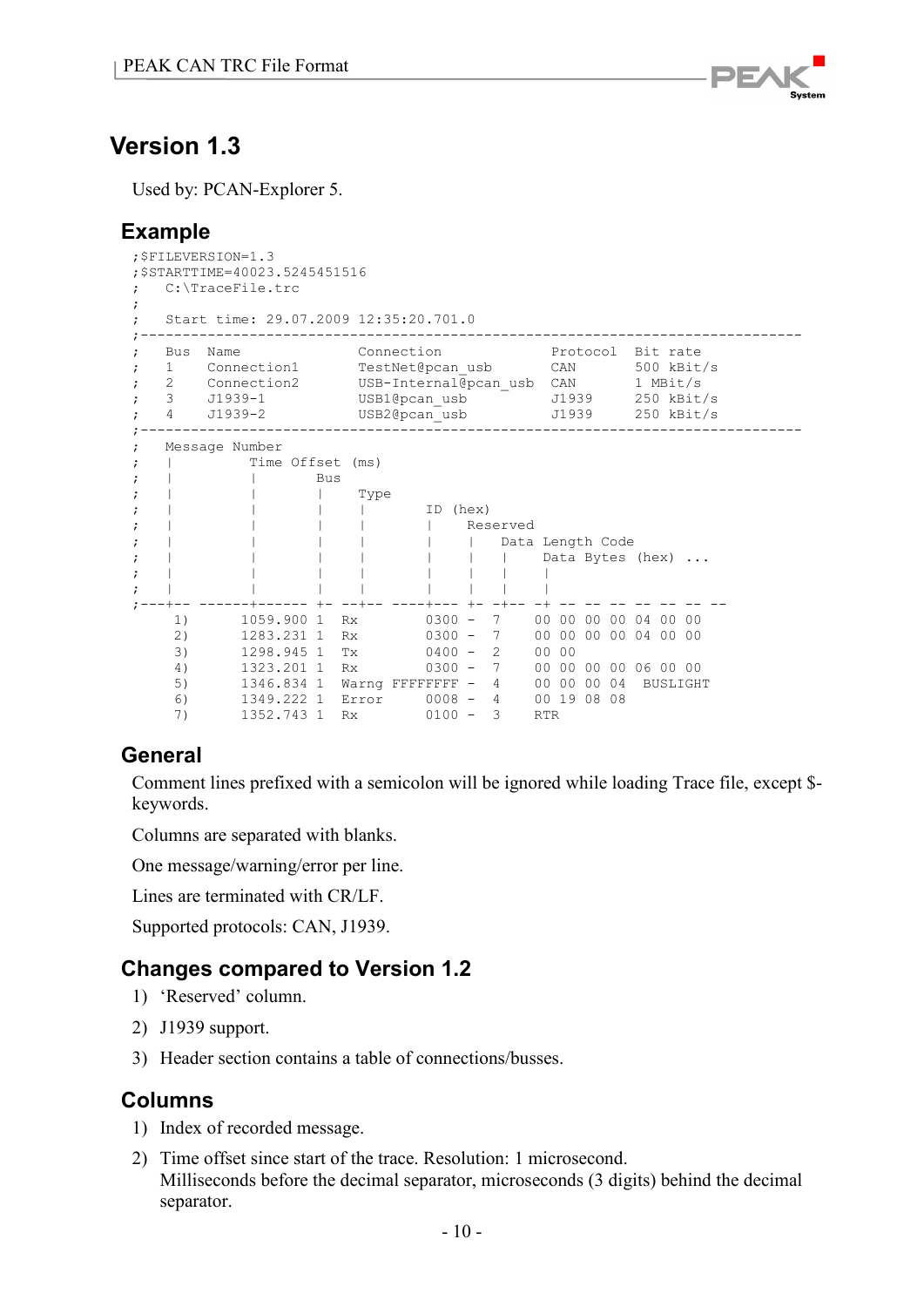

- 3) Bus (1-16).
- 4) Type of message:

| <b>Type</b> | <b>Description</b>                                             |
|-------------|----------------------------------------------------------------|
| Rx          | Message was received.                                          |
| Tx          | Message was transmitted                                        |
| Warng       | Error Warning. See Error Warnings under Version 1.0 on page 4. |
| Error       | Error Frame. See Error Frames under Version 1.0 on page 4.     |

5) CAN-ID (Hex):

4 digits for 11-bit CAN-IDs (0000-07FF). 8 digits for 29-bit CAN-IDs (00000000-1FFFFFFF). Special case: 'FFFFFFFF' for Error Warnings.

- 6) Only used for J1939 protocol. Contains '-' for CAN busses. For J1939 protocol, contains destination address of a Transport Protocol PDU2 Large Message.
- 7) Data Length Code (0-1785).
- 8) Data Bytes (0-1785):
	- For Data Frames: Data bytes in hexadecimal notation.
	- For Remote Requests: 'RTR'.
	- For Error Warnings: 4-byte Error Warning code in Motorola format. Optional: Short Names of the Error Warning flags at the end of the line, ignored while loading Trace file.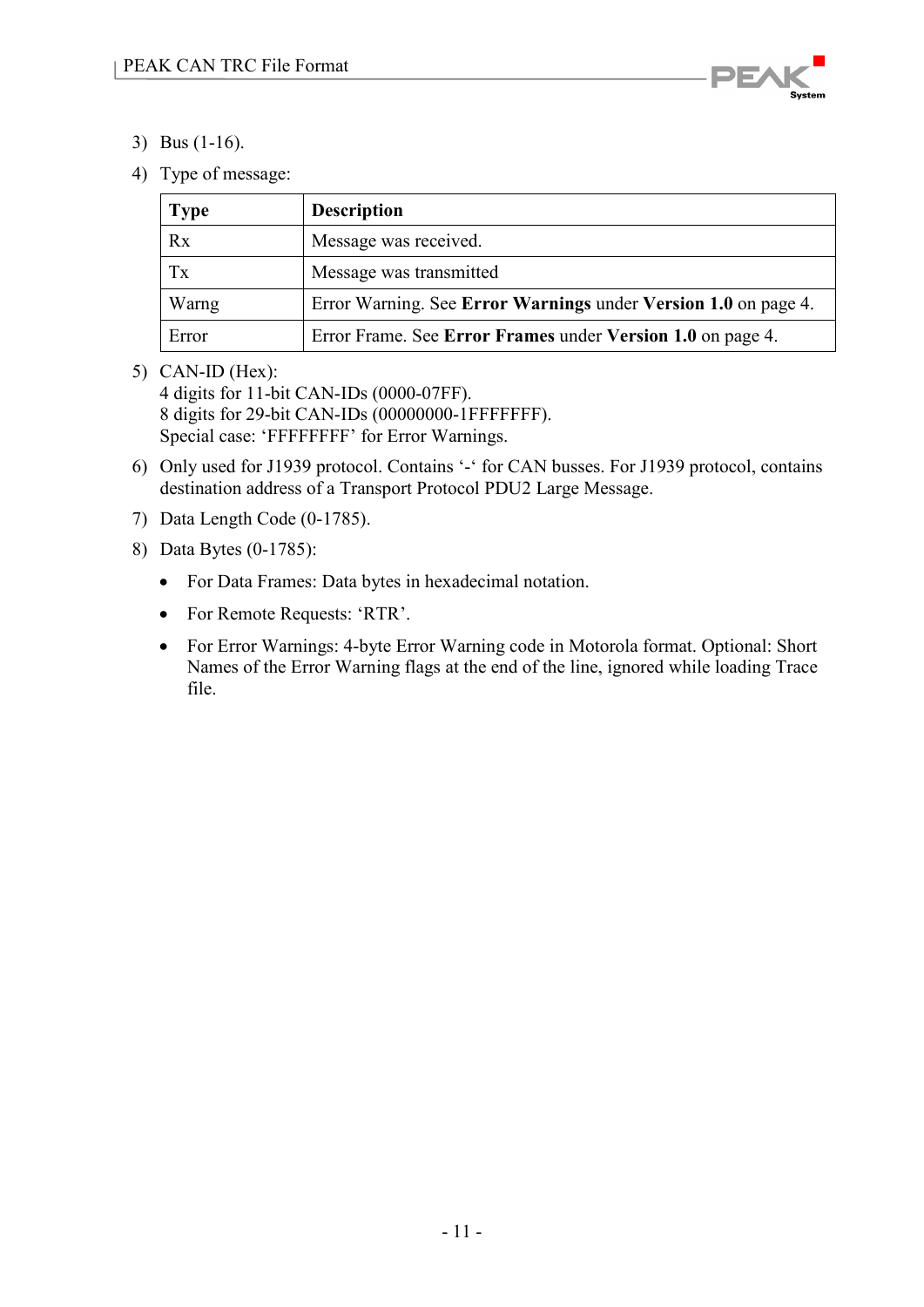

# <span id="page-11-0"></span>**Version 2.0**

Used by: PCAN-View 4.

# <span id="page-11-1"></span>**Example**

```
;$FILEVERSION=2.0
;$STARTTIME=42209.4075997106
;$COLUMNS=N,O,T,I,d,l,D
;
; C:\TraceFile.trc
; Start time: 24.07.2015 09:46:56.615.0
; Generated by PCAN-View v4.0.29.426
;-------------------------------------------------------------------------------
; Connection Bit rate
; PCANLight_USB_16@pcan_usb Nominal 1 MBit/s, Data 2 Mbit/s
;-------------------------------------------------------------------------------
; Message Time Type ID Rx/Tx
; Number Offset | [hex] | Data Length<br>; | [ms] | | | Data [he]
; | [ms] | | | Data [hex] ...
; | | | | | | |
;---+-- ------+------ +- --+----- +- +- +- -- -- -- -- -- -- --
 1 1059.900 DT 0300 Rx 7 00 00 00 00 04 00 00 
 2 1283.231 DT 0300 Rx 7 00 00 00 00 04 00 00 
 3 1298.945 DT 0400 Tx 2 00 00 
 4 1323.201 DT 0300 Rx 7 00 00 00 00 06 00 00 
 5 1334.416 FD 0500 Tx 12 01 02 03 04 05 06 07 08 09 0A 0B 0C
 6 1334.522 ER Rx 04 00 02 00 00
     7 1334.531 ST Rx 00 00 00 08<br>8 1334.643 EC Rx 02 02
 8 1334.643 EC Rx 02 02
 9 1335.156 DT 18EFC034 Tx 8 01 02 03 04 05 06 07 08
     10 1336.543 RR 0100 Rx 3
```
# <span id="page-11-2"></span>**General**

Comment lines prefixed with a semicolon will be ignored while loading Trace file, except \$ keywords.

Columns are separated with blanks.

One message/warning/error per line.

Lines are terminated with CR/LF.

Supported protocols: CAN, CAN FD.

# <span id="page-11-3"></span>**Changes compared to Version 1.3**

- 1) New \$COLUMNS keyword. See **[Columns](#page-11-4)**.
- 2) CAN FD support.
- 3) Separate Type and Direction (Rx/Tx) columns.

## <span id="page-11-4"></span>**Columns**

The columns contained in the trace file are specified in the \$COLUMNS parameter in the header section. Each column is identified by an alphabetic, case-sensitive character, separated by commas. The column order cannot be changed, but some columns are optional.

The mandatory column order is as follows, optional columns are enclosed in square brackets:

[N],O,T,I,d,l/L,D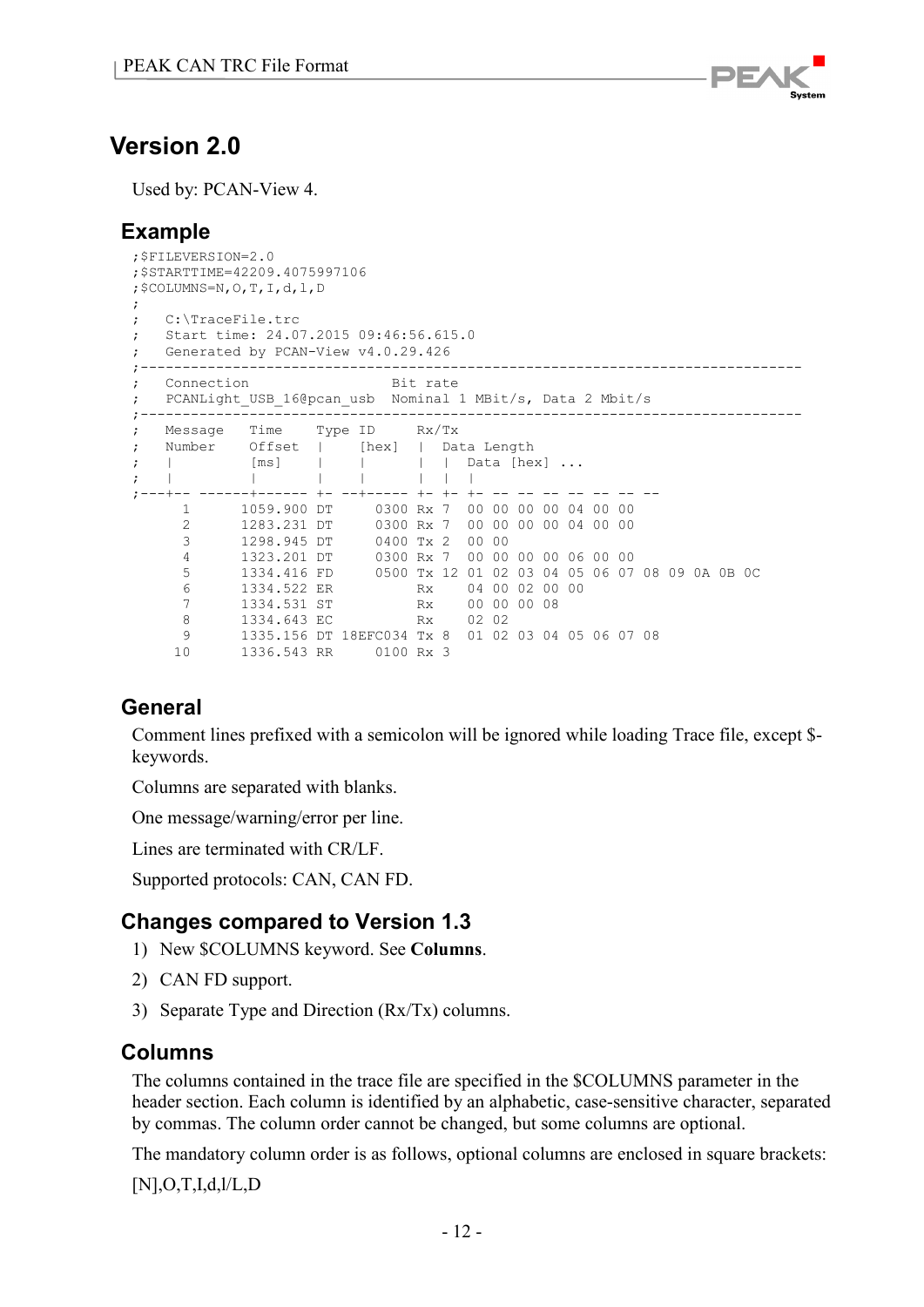

| Identifier    | <b>Description</b>                                                                                                                                                                                                      |
|---------------|-------------------------------------------------------------------------------------------------------------------------------------------------------------------------------------------------------------------------|
| d             | Direction.                                                                                                                                                                                                              |
|               | Indicates whether the message was received $({Rx})$ or transmitted $({Tx})$ .                                                                                                                                           |
| D             | Data.                                                                                                                                                                                                                   |
|               | 0-64 data bytes in hexadecimal notation.                                                                                                                                                                                |
|               | For Data Frames (message types DT, FD, FB, FE, BI, see 'T' column):<br>$\bullet$<br>Data bytes of message, if Data Length is $> 0$ .                                                                                    |
|               | Empty for Remote Request frames (message type RR).<br>٠                                                                                                                                                                 |
|               | For Hardware Status changes (message type ST): 4-byte status code in<br>$\bullet$<br>Motorola format. See Hardware Status on page 14.                                                                                   |
|               | For Error Frames (message type ER): 5 bytes of Error Frame data, see<br>$\bullet$<br><b>Error Frames</b> on page 14.                                                                                                    |
|               | For Error Counter changes (message type EC): 2 bytes of Error Counter<br>$\bullet$<br>data. The first byte contains the RX Error counter, the second byte the TX<br>Error counter. See Error Counter Change on page 15. |
| $\mathbf I$   | CAN-ID (Hex):                                                                                                                                                                                                           |
| (upper-       | 4 digits for 11-bit CAN-IDs (0000-07FF).                                                                                                                                                                                |
| case 'i')     | 8 digits for 29-bit CAN-IDs (00000000-1FFFFFFFF).                                                                                                                                                                       |
|               | This column is empty for the message types EC, ER, ST, see 'T' column.                                                                                                                                                  |
| $\mathbf{1}$  | Data Length (0-64).                                                                                                                                                                                                     |
| (lower-       | This is the actual number of data bytes, not the Data Length Code $(015)$ .                                                                                                                                             |
| case $(L')$   | Optional. If omitted, the Data Length Code column ('L') must be included.                                                                                                                                               |
|               | This column is empty for the message types EC, ER, ST, see 'T' column.                                                                                                                                                  |
| L             | Data Length Code (CAN: 08; CAN FD: 015).                                                                                                                                                                                |
|               | Optional. If omitted, the Data Length column ('1') must be included.                                                                                                                                                    |
|               | This column is empty for the message types EC, ER, ST, see 'T' column.                                                                                                                                                  |
| $\mathbf N$   | Message number, index of recorded message. Optional.                                                                                                                                                                    |
| $\mathcal{O}$ | Time offset since start of the trace.                                                                                                                                                                                   |
|               | Resolution: 1 microsecond. Milliseconds before the decimal separator,<br>microseconds (3 digits) after the decimal separator.                                                                                           |
| T             | Type of message. See Message Types.                                                                                                                                                                                     |

The following columns are possible (in alphabetical order):

## <span id="page-12-0"></span>**Message Types**

The following table describes the message type identifiers that are allowed in the Message Type column:

| <b>Type</b> | <b>Description</b>           |
|-------------|------------------------------|
| ı DT        | CAN 2.0A or 2.0B data frame. |
| FD          | CAN FD data frame.           |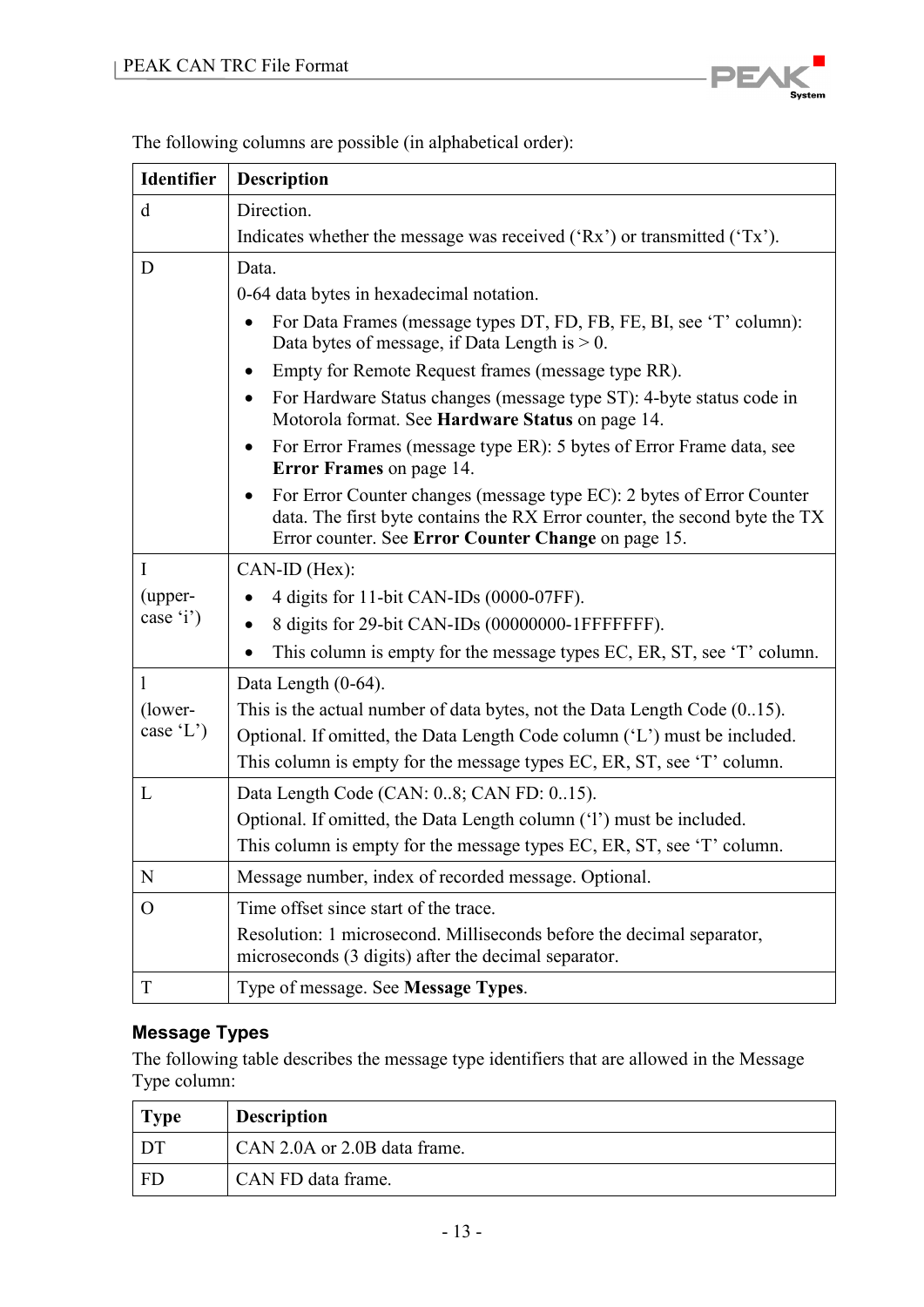

| <b>FB</b> | CAN FD data frame with BRS bit set (Bit Rate Switch).       |
|-----------|-------------------------------------------------------------|
| <b>FE</b> | CAN FD data frame with ESI bit set (Error State Indicator). |
| <b>BI</b> | CAN FD data frame with both BRS and ESI bits set.           |
| <b>RR</b> | Remote Request Frame.                                       |
| <b>ST</b> | Hardware Status change.                                     |
|           | See Hardware Status.                                        |
| ER        | Error Frame.                                                |
|           | <b>See Error Frames.</b>                                    |
| EC        | Error Counter change.                                       |
|           | See Error Counter Change on page 15.                        |

### <span id="page-13-0"></span>**Hardware Status**

Hardware status values consist of a bit combination of status flags. The 32-bit hardware status code is contained in the first 4 data bytes in Motorola format (most significant byte first).

| Code       | <b>Short Name</b> | <b>Description</b>                                                                                                                                       |
|------------|-------------------|----------------------------------------------------------------------------------------------------------------------------------------------------------|
| 0x00000000 | OK.               | No error, or CAN controller error counter values lower<br>than 96 error points.                                                                          |
| 0x00000002 | <b>OVERRUN</b>    | The CAN controller receives so many messages that not<br>all of the triggered hardware interrupts can be processed<br>CAN controller was read too late.  |
| 0x00000008 | <b>BUSWARNING</b> | Bus error: an error counter reached the 'warning' limit<br>(typically at least 96 error points).                                                         |
| 0x00040000 | <b>BUSPASSIVE</b> | Bus error: the CAN controller is in Error Passive state<br>(at least 128 error points).                                                                  |
| 0x00000010 | <b>BUSOFF</b>     | Bus error: the CAN controller is in Bus-off state because<br>a serious and continuous error exists on the bus (255)<br>error points have been exceeded). |

The following table lists the hardware status flags that can be recorded in a Trace file:

## <span id="page-13-1"></span>**Error Frames**

Error Frames have 5 data bytes that contain all relevant information.

#### **Data Byte 0: Type of Error Frame**

- $1 =$ Bit Error
- $2 =$ Form Error
- $4 =$  Stuff Error
- $8 =$  Other Error

#### **Data Byte 1: Direction**

- $0 =$  Error occurred while sending
- $1 =$  Error occurred while receiving.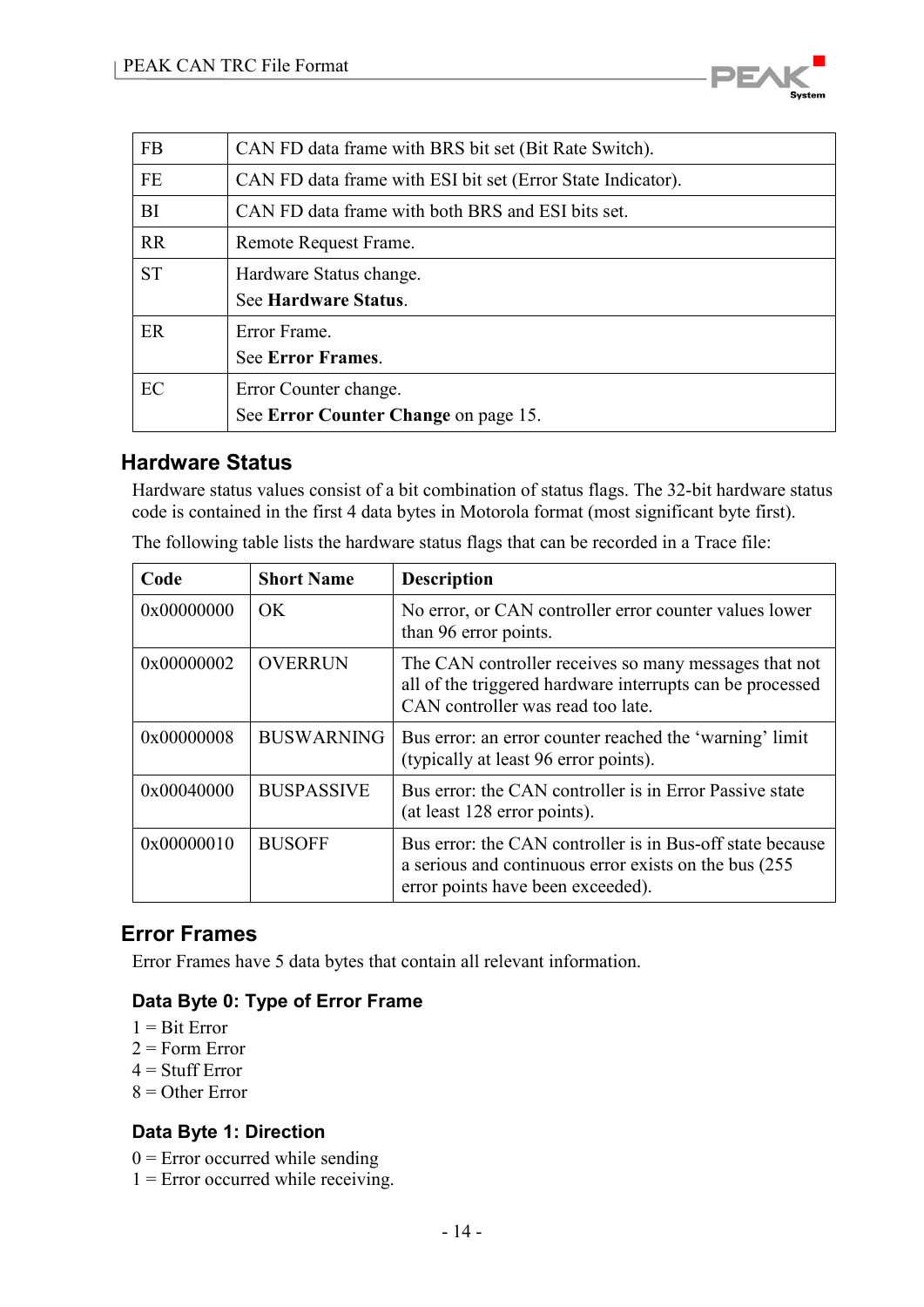

### **Data Byte 2: Current Position in Bit Stream**

- $2 = ID.28$  to  $ID.21$
- $3$  = Start of frame
- $4 = \text{Bit } \text{SRTR}$
- $5 = BITIDE$
- $6 = ID.20$  to  $ID.18$
- $7 = ID.17$  to  $ID.13$
- $8 =$  CRC Sequence
- $9 =$ Reserved Bit  $0$
- $10 =$ Data field
- 11 = Data Length Code
- $12 =$ Bit RTR
- $13$  = Reserved Bit 1
- $14 = ID.4$  to  $ID.0$
- $15 = ID.12$  to  $ID.5$
- $17$  = Active Error Flag
- $18$  = Intermission
- $19$  = Tolerate dominant Bits
- 23 = Error Delimiter
- $24 = CRC$  Delimiter
- $25$  = Acknowledge Slot
- $26$  = End of Frame
- 27 = Acknowledge Limiter
- $28 =$  Overload Flag.

#### **Data Byte 3: RX Error Counter**

Current value of the Receive Error counter.

## **Data Byte 4: TX Error Counter**

Current value of the Transmit Error counter.

# <span id="page-14-0"></span>**Error Counter Change**

When an error counter value in the CAN controller has been decreased, an Error Counter Change event is triggered. Error Counter Change entries have 2 data bytes.

#### **Data Byte 0: RX Error Counter**

Current value of the Receive Error counter.

#### **Data Byte 1: TX Error Counter**

Current value of the Transmit Error counter.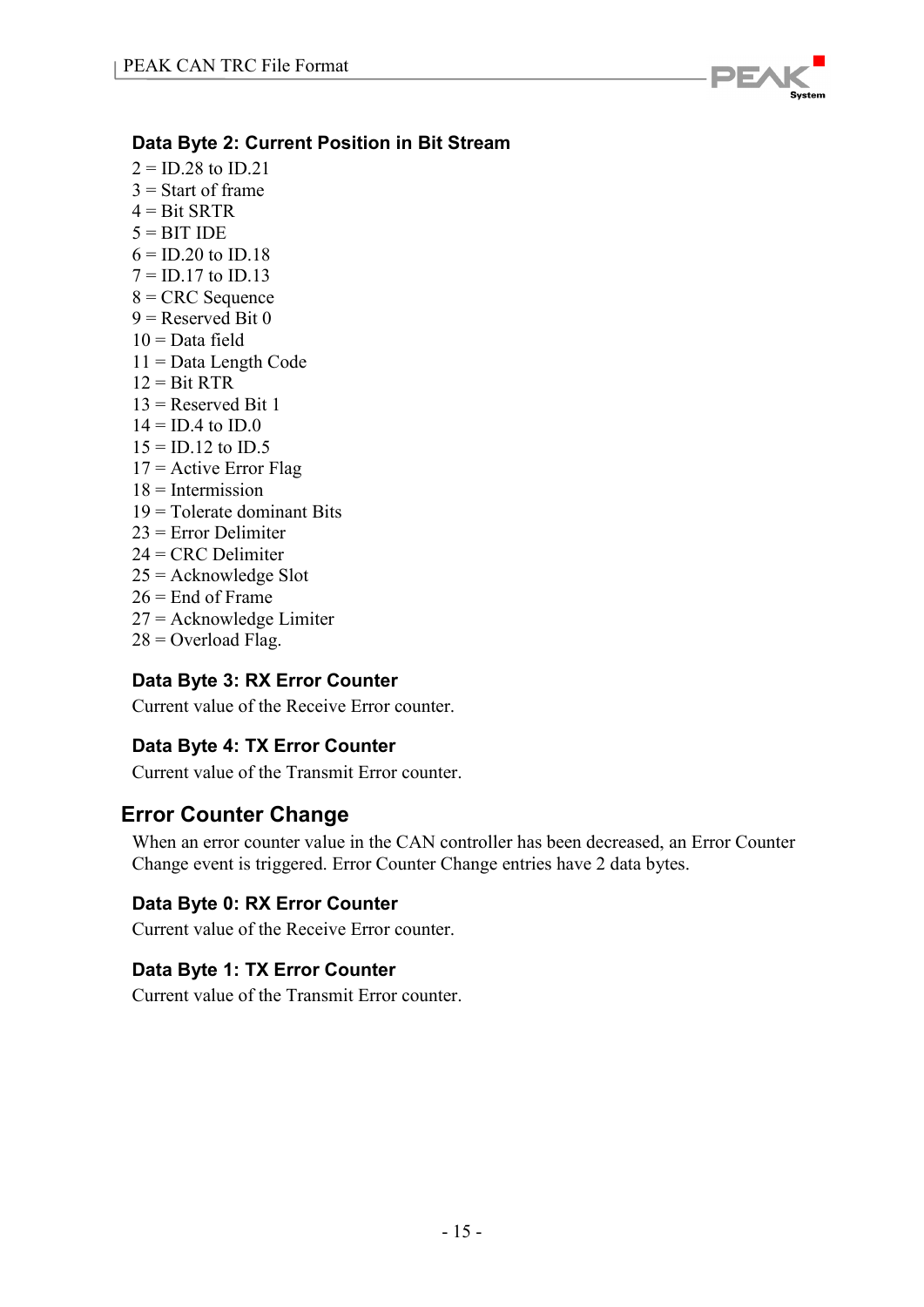

# <span id="page-15-0"></span>**Version 2.1**

Used by: PCAN-Explorer 6.

# <span id="page-15-1"></span>**Example**

```
;$FILEVERSION=2.1
;$STARTTIME=41766.4648963872
;$COLUMNS=N,O,T,B,I,d,R,L,D
;
; C:\TraceFile.trc
; Start time: 07.05.2015 11:09:27.047.8
; Generated by PCAN-Explorer v6.0.0
;-------------------------------------------------------------------------------
; Bus Name Connection Protocol
; 1 Connection1 TestNet@pcan_usb CAN
;-------------------------------------------------------------------------------
; Message Time Type ID Rx/Tx
; Number Offset | Bus [hex] | Reserved
; | [ms] | | | | Data Length Code
; | | | | | | | | | Data [hex] ...
; | | | | | | | | |
;---+-- ------+------ +- +- --+----- +- +- +--- +- -- -- -- -- -- -- --
 1 1059.900 DT 1 0300 Rx - 7 00 00 00 00 04 00 00 
 2 1283.231 DT 1 0300 Rx - 7 00 00 00 00 04 00 00 
 3 1298.945 DT 1 0400 Tx - 2 00 00 
 4 1323.201 DT 1 0300 Rx - 7 00 00 00 00 06 00 00 
 5 1334.416 FD 1 0500 Tx - 9 01 02 03 04 05 06 07 08 09 0A 0B 0C
 6 1334.222 ER 1 - Rx - 5 04 00 02 00 00
 7 1334.224 EV 1 User-defined event for bus 1
 8 1334.225 EV - User-defined event for all busses
9 1334.231 ST 1 - Rx - 4 00 00 00 08
10 1334.268 ER 1 - Rx - 5 04 00 02 08 00
11 1334.643 EC 1 - Rx - 2 02 02
 12 1335.156 DT 1 18EFC034 Tx - 8 01 02 03 04 05 06 07 08
 13 1336.543 RR 1 0100 Rx - 3
```
# <span id="page-15-2"></span>**General**

Comment lines prefixed with a semicolon will be ignored while loading Trace file, except \$ keywords.

Columns are separated with blanks.

One message/warning/error per line.

Lines are terminated with CR/LF.

Supported protocols: CAN, CAN FD, J1939.

## <span id="page-15-3"></span>**Changes compared to Version 2.0**

- 1) New optional Bus column 'B'.
- 2) New optional Reserved column 'R'.
- 3) J1939 support.
- 4) New EV message type.
- 5) Data Length/Data Length Code columns are not empty for message types ST, EC, ER.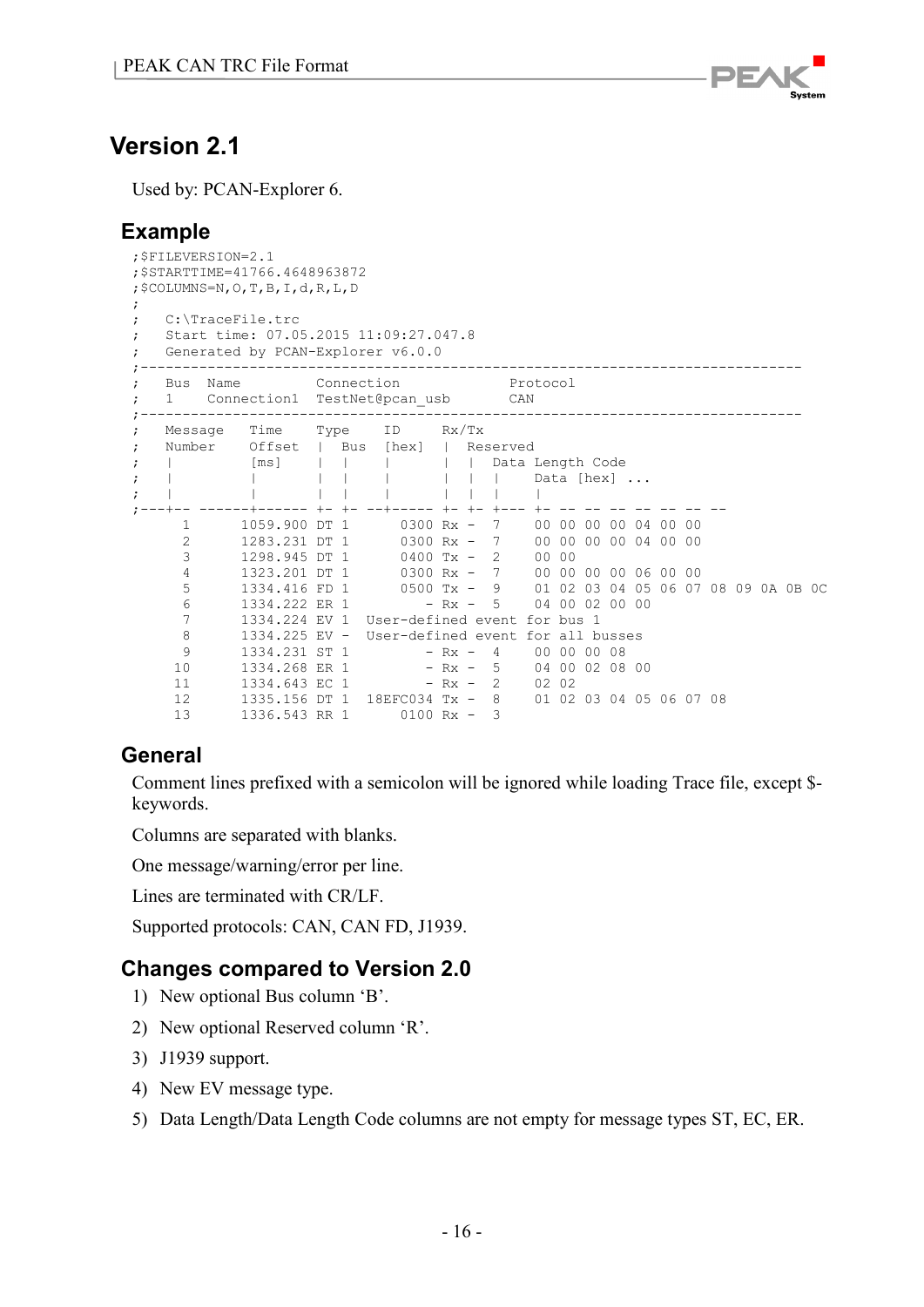

# <span id="page-16-0"></span>**Columns**

The columns contained in the trace file are specified in the \$COLUMNS parameter in the header section. Each column is identified by an alphabetic, case-sensitive character, separated by commas. The column order cannot be changed, but some columns are optional.

The mandatory column order is as follows, optional columns are enclosed in square brackets:

[N],O,T,[B],I,d,[R],l/L,D

The following columns are possible (in alphabetical order):

| <b>Identifier</b> | Description                                                                                                                                                                                                                                  |  |  |  |  |
|-------------------|----------------------------------------------------------------------------------------------------------------------------------------------------------------------------------------------------------------------------------------------|--|--|--|--|
| B                 | Bus $(1-16)$ .                                                                                                                                                                                                                               |  |  |  |  |
|                   | Optional. If Bus column is included, for events the Bus number can be<br>specified as '-' if the event is not associated with a specific bus.                                                                                                |  |  |  |  |
| d                 | Direction.                                                                                                                                                                                                                                   |  |  |  |  |
|                   | Indicates whether the message was received $({Rx})$ or transmitted $({Tx})$ .                                                                                                                                                                |  |  |  |  |
| D                 | Data.                                                                                                                                                                                                                                        |  |  |  |  |
|                   | 0-1785 data bytes in hexadecimal notation.                                                                                                                                                                                                   |  |  |  |  |
|                   | For Data Frames (message types DT, FD, FB, FE, BI, see 'T' column):<br>$\bullet$<br>Data bytes of message, if Data Length is $> 0$ .                                                                                                         |  |  |  |  |
|                   | Empty for Remote Request frames (message type RR).<br>$\bullet$                                                                                                                                                                              |  |  |  |  |
|                   | For Hardware Status changes (message type ST): 4-byte status code in<br>$\bullet$<br>Motorola format. See Hardware Status under Version 2.0 on page 14.                                                                                      |  |  |  |  |
|                   | For Error Frames (message type ER): 5 bytes of Error Frame data, see<br>$\bullet$<br>Error Frames under Version 2.0 on page 14.                                                                                                              |  |  |  |  |
|                   | For Error Counter changes (message type EC): 2 bytes of Error Counter<br>$\bullet$<br>data. The first byte contains the RX Error counter, the second byte the TX<br>Error counter. See Error Counter Change under Version 2.0 on page<br>15. |  |  |  |  |
| $\mathbf I$       | $CAN-ID (Hex):$                                                                                                                                                                                                                              |  |  |  |  |
| (upper-           | 4 digits for 11-bit CAN-IDs (0000-07FF).                                                                                                                                                                                                     |  |  |  |  |
| case 'i')         | 8 digits for 29-bit CAN-IDs (00000000-1FFFFFFFF).<br>$\bullet$                                                                                                                                                                               |  |  |  |  |
|                   | Contains '-' for the message types EC, ER, ST, see 'T' column.<br>$\bullet$                                                                                                                                                                  |  |  |  |  |
| 1                 | Data Length (0-1785).                                                                                                                                                                                                                        |  |  |  |  |
| (lower-           | This is the actual number of data bytes, not the Data Length Code.                                                                                                                                                                           |  |  |  |  |
| case 'L')         | Optional. If omitted, the Data Length Code column ('L') must be included.                                                                                                                                                                    |  |  |  |  |
| L                 | Data Length Code (CAN: 08; CAN FD: 015; J1939: 01785).                                                                                                                                                                                       |  |  |  |  |
|                   | Optional. If omitted, the Data Length column ('l') must be included.                                                                                                                                                                         |  |  |  |  |
| $\mathbf N$       | Message number, index of recorded message. Optional.                                                                                                                                                                                         |  |  |  |  |
| $\mathbf{O}$      | Time offset since start of the trace.                                                                                                                                                                                                        |  |  |  |  |
|                   | Resolution: 1 microsecond. Milliseconds before the decimal separator,<br>microseconds (3 digits) after the decimal separator.                                                                                                                |  |  |  |  |